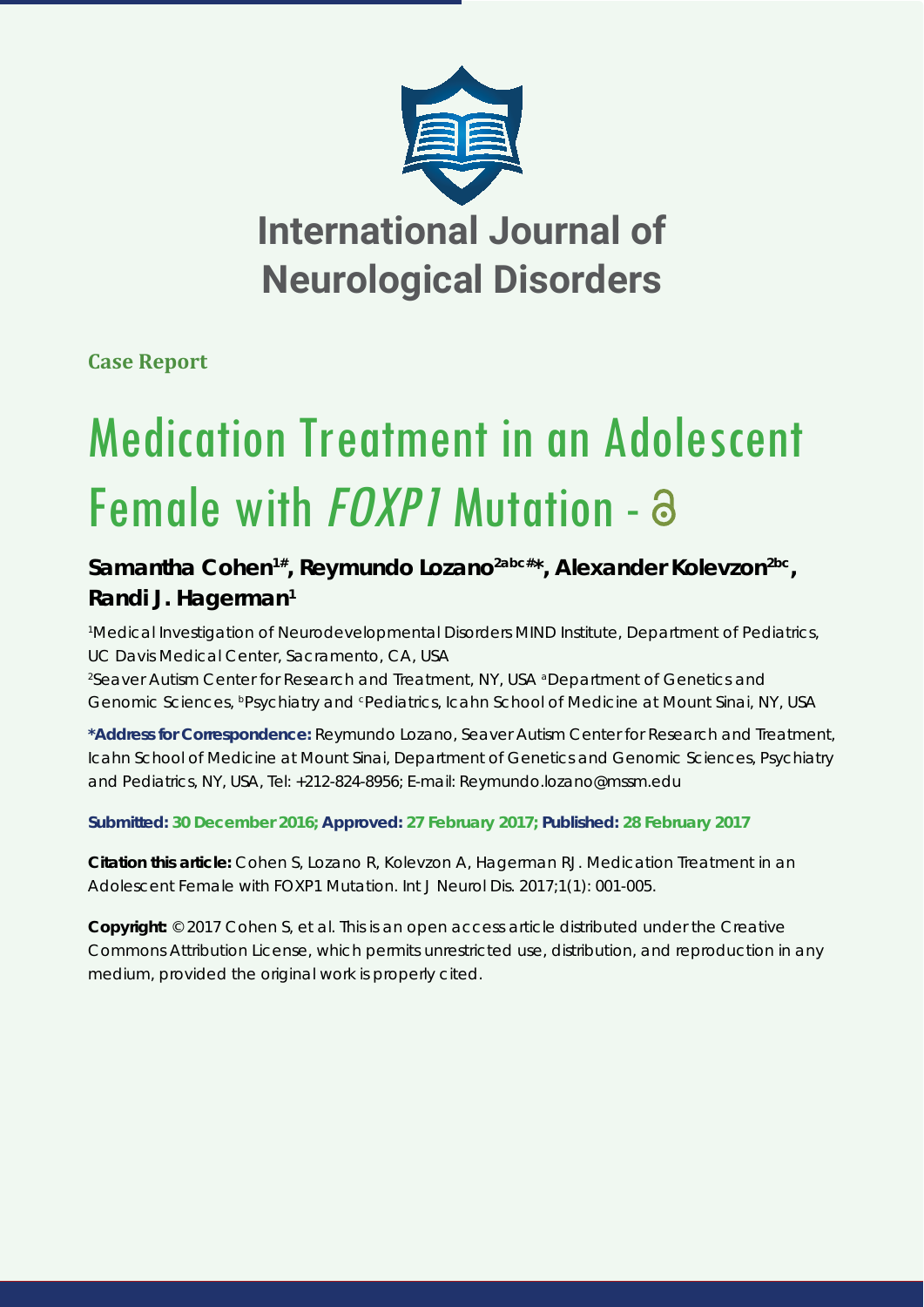## **SeiRes** ture

#### **ABSTRACT**

*FOXP1* mutations/deletions are associated with Intellectual Disability (ID), language impairment, behavior problems, autism spectrum disorder (ASD) features, and dysmorphic facial features. As the FOXP1-phenotype continues to be characterized, it is important to document and evaluate psychopharmacological treatments that may help to manage the behavioral symptoms in affected patients. This case report describes the medication management of a 16-year-old female with a *FOXP1* mutation, ID, Attention-Deficit/Hyperactivity Disorder (ADHD), obsessive-compulsive behavior, anxiety, and language delays. Her medications included methylphenidate extended release for ADHD management, aripiprazole for mood stabilization and aggressive behaviors, and clomipramine for obsessive-compulsive behaviors.

**Keywords:** *FOXP1* gene; Medication management; Psychopharmacology; Autism; ASD; *FOXP1* related neurodevelopmental disorder; *FOXP1* syndrome

#### **INTRODUCTION**

Autism spectrum disorder (ASD) is characterized by two core symptom domains: impaired social communication and the presence of restricted, repetitive patterns of behavior or interests [1]. ASD is highly heterogeneous with varied expressivity and differences in the severity of clinical symptoms and functional impairments as well as high genetic heterogeneity. Several genes have been found to be associated with ASD, including FOXP1, but more genes remain to be discovered. Recent studies have shown the functional convergence among ASD-related genes on pathways that are involved in synaptic development, plasticity and signaling, raising the hope of new therapeutic strategies that may be effective for different forms of ASD [2-4]. Behavioral therapy and educational interventions remain the first-line treatment for ASD; however, pharmacological treatment can be effective for managing a wide array of behavioral features. Genetic testing is the standard of care recommended for all children diagnosed with ASD and more than 25% of children with ASD have an identified genetic cause [5]. Therefore, carefully documenting psychopharmacological management of children with specific genetic causes of ASD is needed in this era of genomics [6].

Since the initial description of a boy with a deletion of the *FOXP1*  gene by Pariani, et al. (2009) [7-17] at least 18 more patients have been reported in the literature. The *FOXP1* gene belongs to sub family P of the Forkhead box (FOX) transcription factor family. Forkhead box transcription factors play important roles in the regulation of tissueand cell type-specific gene transcription during development through adulthood. The FOXP1 protein contains DNA-binding- and proteinprotein binding-domains [18] and is a transcriptional repressor, necessary for the proper development of the brain, heart, and lung in mammals [19,20].

Clinical characterization of individuals with *FOXP1* mutations/ deletion describes associations with intelectual disability (ID) with or without ASD features, as well as with moderate to severe language delays that particularly affect expressive language. Most patients have articulation difficulties and some have verbal dyspraxia. Common dysmorphic features include broad forehead, down-slanting palpebral fissures, and a short nose with a broad tip, macrocephaly, frontal hair upsweep, and prominent digit pads. Behavioral problems include irritability, hyperactivity, mild to moderate aggression, and restricted and repetitive behaviors. The FOXP1-phenotype remains to be well characterized using systematic and prospective assessments and to date, there are no reports about potential treatments.

Here, we describe the pharmacological treatment of a previously reported patient [17] in order to begin documenting effective psychopharmacological regimens in individuals with *FOXP1* alterations.

#### **CASE AND TREATMENT**

The patient is a 16-year-old female with a *de novo FOXP1* variant c.1267\_1268delGT (p.V423Hfs\*37) discovered on whole exome sequencing. She has a history of ASD, ID, Attention-Deficit/Hyperactivity Disorder (ADHD) with predominantly inattentive symptoms, obsessive-compulsive behavior, anxiety, and expressive language delay with articulation difficulties. The patient's heterozygous *de novo FOXP1* variant was determined to be pathogenic and considered to be the etiology of her ID and ASD.

The patient was born at 37 weeks gestation to a 32-year-old mother with prenatal care. She was delivered via C-section secondary to concerns about oligohydramnios and pre-eclampsia. The patient's parents did not recall the APGAR scores, and the birth records were not available. At birth, she was noted to have a 2-vessel umbilical cord and significant hypotonia, but did not require resuscitation and was able to be discharged from the hospital with her mother three days after birth. Her birth weight was five 5 pounds, 4 ounces. There were no neonatal complications.

The hypotonia persisted through infancy and initially lead to the diagnosis of cerebral palsy. She was evaluated for neuromuscular disorders including testing for muscular dystrophy, mitochondrial disorders, and nerve conduction studies which were all normal. She was noted to have delays in achieving motor and language milestones as well as deficits in adaptive self-help skills. She did not begin crawling until 12 months, walking occurred at 20 months, and her first word was not until 24 months. The patient was toilet trained during the day at 5 years old (she still has intermittent nocturnal enuresis) and could dress herself by 10 years old although she continues to need help manipulating buttons.

Behaviorally, the patient has problems with inattention and was diagnosed with ADHD at age 7. She also has difficulty with social communication and social relatedness in addition to her expressive language deficits. She has restricted interests and repetitive/ compulsive behaviors, which include using tape to laminate year book photos which she keeps with her and "treats like they are her [living] friends" - she talks to them, feeds them, and puts them to sleep. She re-laminates the pages up to three times a day making the photos appear worn and hard to visualize by other people. She also has rigid adherence to her routines and will become upset if they are disrupted. She exhibits oppositional behavior and outbursts triggered by frustration. She sometimes acts out aggressively (such as yelling, pounding on the walls, throwing things, hitting and stomping her feet) during these outbursts. She does not have any self-stimulatory or self-injurious behaviors. The patient has been in special education throughout her schooling. An Autism Diagnostic Observation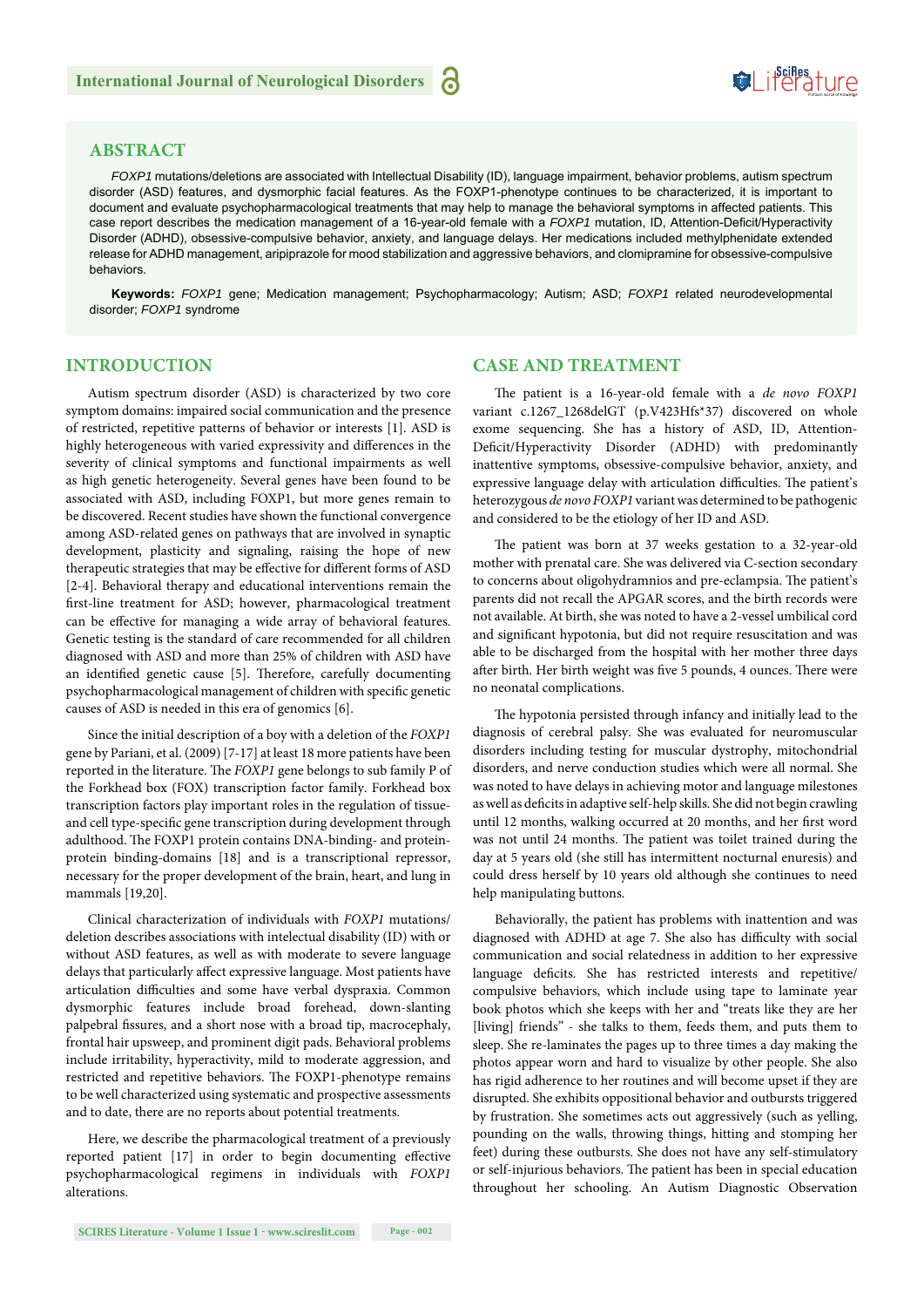

**Figure 1:** 15-year-old female with *FOXP1* mutation.

Facial features include: mild ptosis, facial hypotonia, prominent upper lip, open-mouth stance, micrognathia, a gap between her upper central incisors, high arched palate, and a slightly low-set and posteriorly-rotated ears with underdeveloped earlobes bilaterally.

Schedule (ADOS) assessment at the age of 12 years had a total score of 14 consistent with the diagnosis of ASD. A cognitive assessment at 14 years-old with the Wechsler Intelligence Scale for Children-fourth edition (WISC-IV), resulted in a full-scale IQ of 54 with a verbal comprehension index of 59, perceptual reasoning index score of 67, working memory index score of 50, and processing speed index score of 70.

On exam, the patient had normal vital signs. Her growth parameters were in the average range with a height of 162 cm (47 %ile), weight 54.4 kg (59 %ile), and BMI 20.87 kg/ m2 (61 %ile). She was noted to be macrocephalic (+4 SD; 58.5 cm), with dysmorphic facial features including mild ptosis, facial hypotonia, prominent upper lip, an open-mouth stance, micrognathia, a gap between her upper central incisors, and a high arched palate. Her ears were slightly low-set and posteriorly rotated with underdeveloped earlobes bilaterally. She had a bridged palmar crease on the left hand, and high arches on both feet. Her muscle tone, bulk, and strength were normal in the extremities. No foot drag was noted while walking or running although she has a history of a mild right foot drag. Her gait was wide based and she had trouble balancing on either foot, and with tandem walking. The rest of her physical exam was within normal limits. She was cooperative throughout the exam, and answered questions directed to her in short sentences, but had poorly modulated eye contact. Her speech was about 50% intelligible due to articulation difficulties. She did not exhibit any aggressive behaviors on the exam.

Previous investigations done in addition to the neuromuscular workup included an electroencephalogram (EEG), which was within normal limits, and magnetic resonance imaging (MRI) of her brain, which showed multiple non-enhancing subcortical and deep white matter abnormalities, as well as a venous angioma in the left frontal lobe. A Chromosomal Microarray Analysis (CMA) in 2012 did not detect any pathogenic aberrations. The CMA was followed by whole exome sequencing, which found the *de novo* heterozygous c.1267\_1268delGT variant in the *FOXP1* gene as noted.

Pharmacotherapy interventions to address the patient's ADHD, anxiety, and obsessive-compulsive behaviors, and aggression have included methylphenidate ER, sertraline, clomipramine, and aripiprazole. To target attention deficit, methylphenidate ER 36 mg daily was used successfully for several years, beginning at age 10. Brief periods off methylphenidate ER were attempted, but the patient's mother noted that with the medicine she was more focused, with improved mood, and less oppositional.

A trial of sertraline 25 mg daily was started at age 14 initially in an attempt to decrease anxiety and compulsive behaviors. The patient did not have noticeable improvements on the 25 mg dose after about 2 months, so the dose was increased to 50 mg, which caused activation and worsening aggression and obsessive-compulsive behaviors. Sertraline was then tapered and discontinued and the behaviors returned to baseline.

Aripiprazole 1 mg daily was then added to the methylphenidate ER 36 mg at age 14 to address mood dysregulation and aggression. She had only mild improvement after two months, so the dose was increased to 2 mg. On aripiprazole 2 mg daily, the patient had significantly fewer outbursts. Although outbursts still occurred, they involved yelling and the aggression subsided almost entirely. Side effects with aripiprazole included increased appetite and weight gain of approximately 15 pounds.

Obsessive-compulsive behaviors still needed to be addressed more directly as they significantly disrupted her functioning at both school and home. After adapting to the increased dose of aripiprazole, clomipramine 25 mg was added at bedtime, which dramatically decreased her obsessive-compulsive symptoms within 2 weeks. However, she had an increase in nocturnal enuresis (from every two weeks at baseline to every other day) and the clomipramine dose was switched from bedtime to morning. After nine months on clomipramine 25 mg, her obsessive symptoms increased again and the dose was titrated to 50 mg daily. However, the increased dose resulted in behavioral activation and was reduced back to 25 mg.

By 15 years old, the patient's treatment with methylphenidate ER was discontinued due to lack of efficacy and she continued on aripiprazole 2 mg and clomipramine 25 mg daily. With advancing age and likely pubertal onset, her aggressive and compulsive symptoms were significantly exacerbated, required dose titrations of both medicines. By 16 years old, the patient was on aripiprazole 10 mg and clomipramine 100 mg daily with good effect and without significant tolerability issues.

#### **DISCUSSION**

Selective Serotonin Reuptake Inhibitors (SSRIs), such as sertraline, have been used therapeutically in patients with idiopathic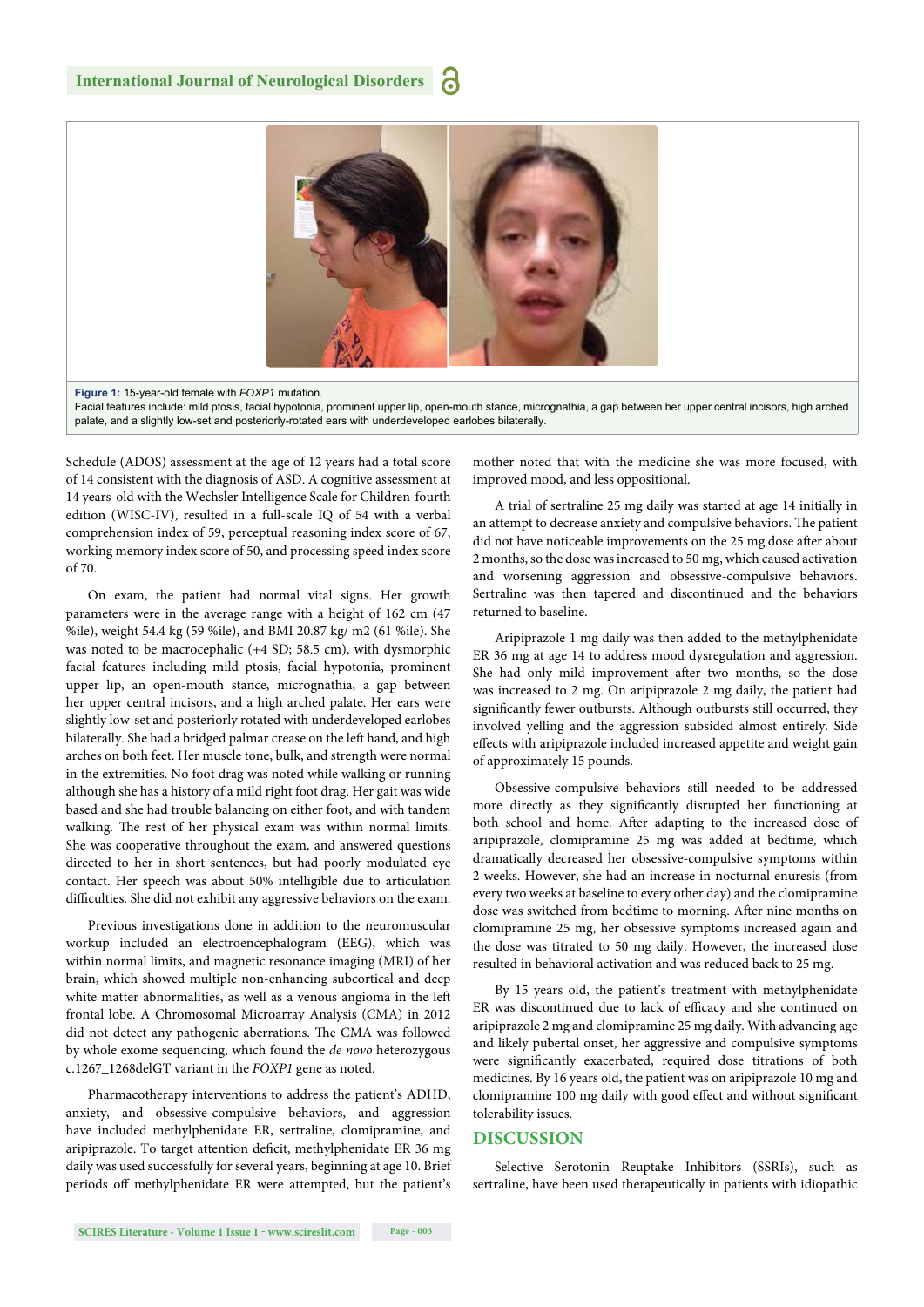#### **International Journal of Neurological Disorders**

ASD and Fragile X syndrome to target repetitive behaviors with mixed success. In typically developing children and adults, on the other hand, sertraline has demonstrated efficacy for treating symptoms of anxiety, depression, and Obsessive-Compulsive Disorder (OCD). However, a significant percentage of typically developing children, as well as children with ASD and other neurodevelopmental disorders, may experience hyperarousal or behavioral activation with SSRIs. Hyperarousal associated with SSRIs can include worsening symptoms of anxiety, agitation, panic attacks, insomnia, irritability, hostility, aggressiveness, impulsivity, akathisia, psychomotor restlessness, hypomania/mania, worsening depression, and suicidal ideation [21]. Treatment with sertraline was attempted in our patient and while lower doses were ineffective despite an adequate trial, she became activated at 50 mg and the medication had to be discontinued. Another SSRI, citalopram, did not effectively treat repetitive behaviors in a large multi-centered controlled trial in children with ASD and several patients also demonstrated hyperarousal [22]. While our experience with this patient is not adequate to make medication treatment recommendations, it is clear that SSRIs, if used, should be monitored carefully.

Clomipramine is a tricyclic antidepressant which also blocks serotonin reuptake [23] and is FDA approved for the treatment of OCD in children over 10 years of age. However, limited evidence exists to support its use in children with developmental disabilities [24]. Our patient with the *FOXP1* mutation initially benefited from taking clomipramine, but again appeared sensitive to increased blockade of serotonin reuptake and became activated. Unlike with sertraline, lower doses appeared at least partially effective and clomipramine 25 mg was then continued. As the patient aged and advanced in her development, she has challenged again with higher doses of clomipramine and eventually came to tolerate up to 100 mg daily with good effect. It is, of course, unknown what role *FOXP1* mutations play in predicting efficacy or tolerability to serotonergic medication.

Methylphenidate ER is a psychostimulant medication used to treat ADHD symptoms that acts mainly on dopaminergic systems [25]. A Study assessing the effects of methylphenidate in children with ASD have found improvements in ADHD symptoms [25]. Our patient with the *FOXP1* mutation was also reported to have improved mood while on methylphenidate.

Aripiprazole is a partial agonist at the dopamine and is FDA approved for the treatment of irritability in children with ASD [26]. Research assessing the effects of aripiprazole in children with ASD has shown reductions in hyperactivity and stereotypy in addition to irritability. Irritability in patients with ASD can manifest as aggression, tantrums, rapidly changing moods, and self-injurious behaviors [27,28]. Aripiprazole significantly helped our patient to decrease her aggressive behaviors, although the dose needed to eventually be titrated to 10 mg daily. Evidence from large randomized controlled trials of aripiprazole suggests that doses between 5 and 15 mg daily are effective at targeting irritability in ASD. Possible side effects of aripiprazole include weight gain, which can be associated with metabolic syndrome (eg: elevated fasting glucose, abnormal lipid profiles), as well as extrapyramidal symptoms such as tremor, psychomotor hyperactivity, akathisia, and dyskinesia [28]. Our patient gained 15 pounds after starting aripiprazole, but fasting glucose and lipid profile remained stable.

Future translational studies in animal and human neuronal model systems may provide new insights into the pathogenesis and

treatment of patients with *FOXP1* variants. A mouse model (brainspecific *Foxp1* deletion) has shown disruption of the developing striatum and the hippocampus as well as reduced excitability and an imbalance of excitatory to inhibitory input in CA1 hippocampal neurons [29]. *Foxp1* KO mice also show various cognitive and social deficits, in addition to repetitive and hyperactive behaviors similar to those described in affected humans [29]. Additional clinical studies are still needed to determine the nature and extent of the cognitive, behavioral and medical phenotype in children and adolescents with *FOXP1* variants. However, clarifying the cellular and synaptic deficits associated with *FOXP1* variants, and preclinical studies of targeted treatments, will eventually inform clinical trials to develop more refined psychopharmacological interventions for affected individuals.

#### **ACKNOWLEDGEMENTS**

This work was supported by the MCHB Training Grant T77MC25733 (SC), the Health and Human Administration of Developmental Disabilities 90DD0596 (RJH), the Beatrice and Samuel A. Seaver Foundation (RL, AK), the NIH (GM082773 to RL), and the Friedman Brain Institute at Mount Sinai Hospital (RL, AK). We would also like to thank the family who participated in this report.

#### **REFERENCES**

- 1. American Psychiatric Association: Diagnostic and Statistical Manual of Mental Disorders, Fifth Edition. Arlington, VA: American Psychiatric Association. 2013. https://goo.gl/iFwAwy
- 2. Krumm N, O'Roak BJ, Shendure J, Eichler EE. A de novo convergence of autism genetics and molecular neuroscience. Trends Neurosci. 2014; 37: 95- 105. https://goo.gl/AnpgpV
- 3. Ronemus M, Iossifov I, Levy D, Wigler M. The role of de novo mutations in the genetics of autism spectrum disorders. Nat Rev Genet. 2014; 15: 133-141. https://goo.gl/T82GkN
- 4. De Rubeis S, Buxbaum JD, Genetics and genomics of autism spectrum disorder: embracing complexity. Hum Mol Genet. 2015; 24: R24-R31. https://goo.gl/XT74hU
- 5. Schaefer GB, Mendelsohn NJ. Clinical genetics evaluation in identifying the etiology of autism spectrum disorders: 2013 guideline revisions. Genet Med. 2013; 15: 399-407. https://goo.gl/NHm13i
- 6. Baker E, Jeste SS. Diagnosis and management of autism spectrum disorder in the era of genomics: rare disorders can pave the way for targeted treatments. Pediatr Clin North Am. 2015; 62: 607-618. https://goo.gl/87kjHS
- 7. Le Fevre AK, Taylor S, Malek NH, Horn D, Carr CW, Abdul-Rahman OA, et al. FOXP1 mutations cause intellectual disability and a recognizable phenotype. Am J Med Genet A. 2013; 161a: 3166-3175. https://goo.gl/8O4ydi
- 8. Bacon C, Rappold GA. The distinct and overlapping phenotypic spectra of FOXP1 and FOXP2 in cognitive disorders. Hum Genet. 2012; 131: 1687- 1698. https://goo.gl/4WqIul
- 9. Pariani MJ, Spencer A, Graham JM Jr, Rimoin DL. A 785kb deletion of 3p14.1p13, including the FOXP1 gene, associated with speech delay, contractures, hypertonia and blepharophimosis. Eur J Med Genet. 2009; 52: 123-127. https://goo.gl/s7YDJl
- 10. Carr CW, Moreno-De-Luca D, Parker C, Zimmerman HH, Ledbetter N, Martin CL, et al. Chiari I malformation, delayed gross motor skills, severe speech delay, and epileptiform discharges in a child with FOXP1 haploinsufficiency. Eur J Hum Genet. 2010; 18: 1216-1220. https://goo.gl/9XhciY
- 11. Horn D, Kapeller J, Rivera-Brugués N, Moog U, Lorenz-Depiereux B, Eck S, et al. Identification of FOXP1 deletions in three unrelated patients with mental retardation and significant speech and language deficits. Hum Mutat. 2010; 31: E1851-1860. https://goo.gl/7Vxgie
- 12. Palumbo O, D'Agruma L, Minenna AF, Palumbo P, Stallone R, Palladino T, et al. 3p14.1 de novo microdeletion involving the FOXP1 gene in an adult patient with autism, severe speech delay and deficit of motor coordination. Gene. 2013; 516: 107-113. https://goo.gl/1X4ouD